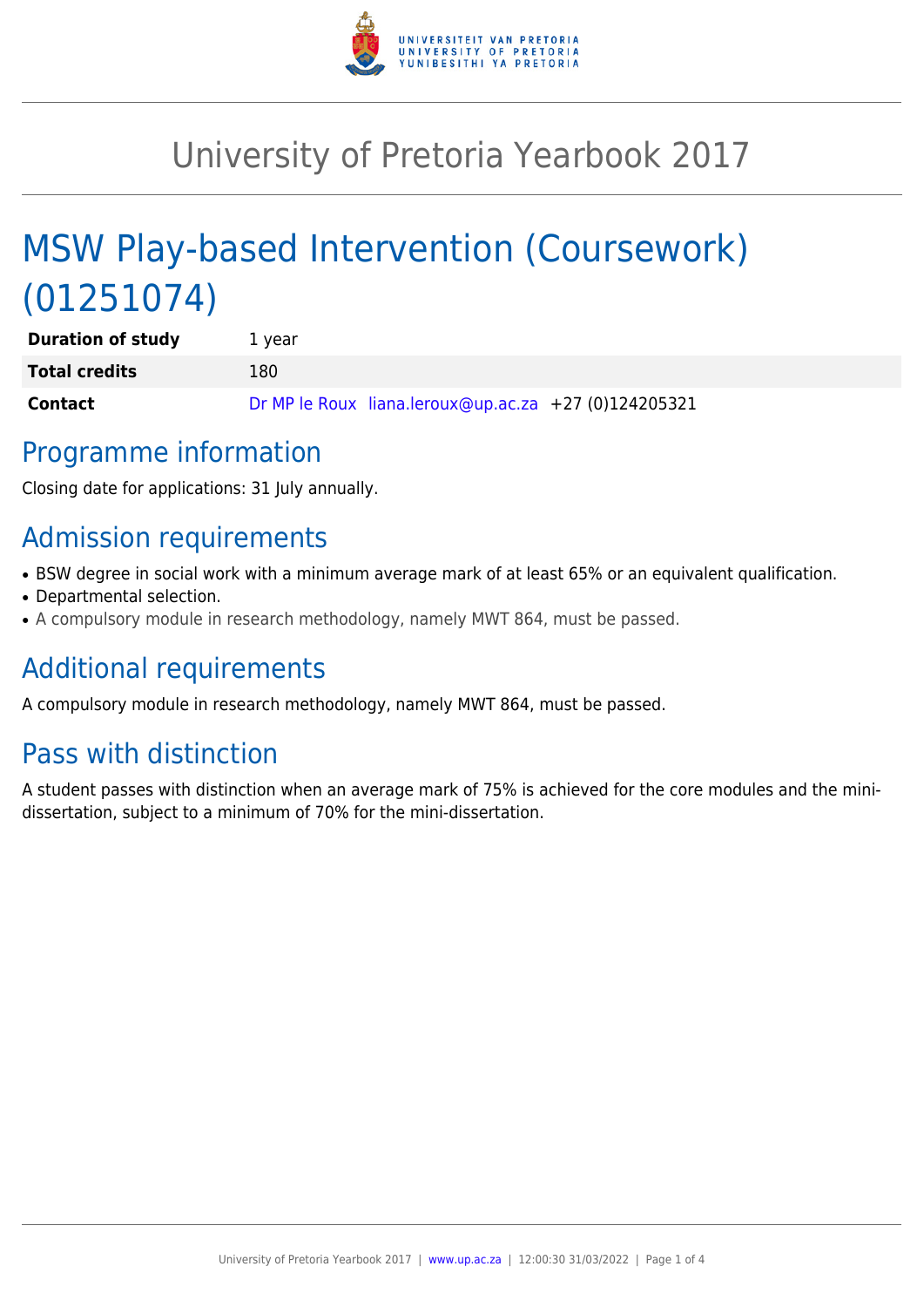

### Curriculum: Final year

#### **Minimum credits: 180**

MWT 864 is a non-credit-bearing module and must be attended satisfactorily as prerequisite for MWT 895. MWT 864 is 'n nie-kredietdraende module en moet bevredigend bygewoon word as voorvereiste vir MWT 895.

#### **Core modules**

#### **Play therapy with the child 861 (MWT 861)**

| <b>Module credits</b>         | 25.00                                      |
|-------------------------------|--------------------------------------------|
| <b>Prerequisites</b>          | Departmental selection.                    |
| <b>Contact time</b>           | 8 lectures per day for 5 days              |
| <b>Language of tuition</b>    | Separate classes for Afrikaans and English |
| <b>Academic organisation</b>  | Social Work and Criminology                |
| <b>Period of presentation</b> | Semester 1                                 |
| <b>Module content</b>         |                                            |

\*Departmental selection Play therapy with the child

Developmental social work and child welfare; approaches; child development theories; the multi-disciplinary team; the Gestalt play therapy process; therapeutic relationship with the child; sensory awareness and contact; enhancing the sense of self; utilisation of projection; play techniques: drawing.

#### **The child in the family 862 (MWT 862)**

| <b>Module credits</b>         | 25.00                                                                |
|-------------------------------|----------------------------------------------------------------------|
| <b>Prerequisites</b>          | MWT 861 and Departmental selection (MSW programmes and MSocSci(EAP)) |
| <b>Contact time</b>           | 8 lectures per day for 5 days, 8 practicals per week                 |
| <b>Language of tuition</b>    | Separate classes for Afrikaans and English                           |
| <b>Academic organisation</b>  | Social Work and Criminology                                          |
| <b>Period of presentation</b> | Semester 2                                                           |

#### **Module content**

\*Closed - requires departmental selection The child in the family

Play techniques: clay and sand tray work; the child in context of the family; assessment in different contexts (eg therapeutic, forensic, safety and risk); trauma and loss; play-based family intervention.

#### **The child in the community 863 (MWT 863)**

| <b>Module credits</b> | 25.00                   |
|-----------------------|-------------------------|
| <b>Prerequisites</b>  | Departmental selection. |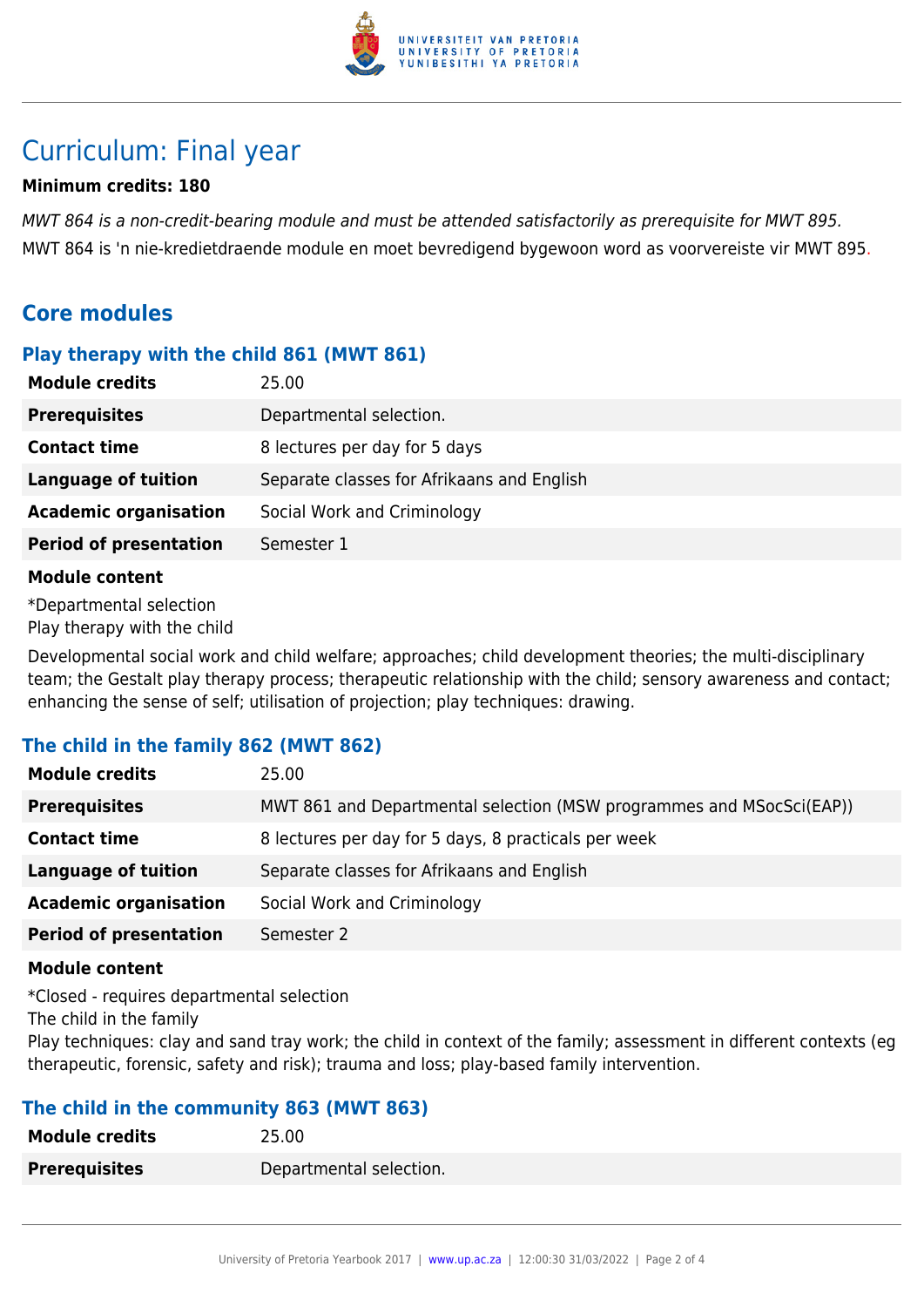

| <b>Contact time</b>           | 8 lectures per day for 5 days              |
|-------------------------------|--------------------------------------------|
| Language of tuition           | Separate classes for Afrikaans and English |
| <b>Academic organisation</b>  | Social Work and Criminology                |
| <b>Period of presentation</b> | Semester 2                                 |

#### **Module content**

\*Closed - requires departmental selection The child in the community

The effect of adverse conditions; play techniques; biblio play; drama and sociodrama; puppets and music; prevention, early intervention and early childhood development; resilience in individuals, families and communities.

#### **Research methodology 864 (MWT 864)**

| 0.00                                       |
|--------------------------------------------|
| Departmental selection.                    |
| 8 lectures per day for 5 days              |
| Separate classes for Afrikaans and English |
| Social Work and Criminology                |
| Semester 1                                 |
|                                            |

#### **Module content**

\*Departmental selection

Research ethics, research approaches, types of research, research designs and research process as applicable to social work.

#### **Play therapy: Practical 869 (MWT 869)**

| <b>Module credits</b>         | 15.00                                                                                                                    |
|-------------------------------|--------------------------------------------------------------------------------------------------------------------------|
| <b>Prerequisites</b>          | MWT 869 runs concurrently with MWT 861, MWT 862 and MWT 863;<br>Departmental selection (MSW programmes and MSocSci(EAP)) |
| <b>Contact time</b>           | Total of 150 hours of practical training                                                                                 |
| <b>Language of tuition</b>    | Separate classes for Afrikaans and English                                                                               |
| <b>Academic organisation</b>  | Social Work and Criminology                                                                                              |
| <b>Period of presentation</b> | Year                                                                                                                     |
|                               |                                                                                                                          |

#### **Module content**

\* Closed - for departmental selection

Integration and demonstration of theoretical components of play therapy in practice. This include ground principles of play therapy approaches and development theories, principles and techniques of play assessment and play therapy; the implementation of the play therapy process with the child client within his different systems.